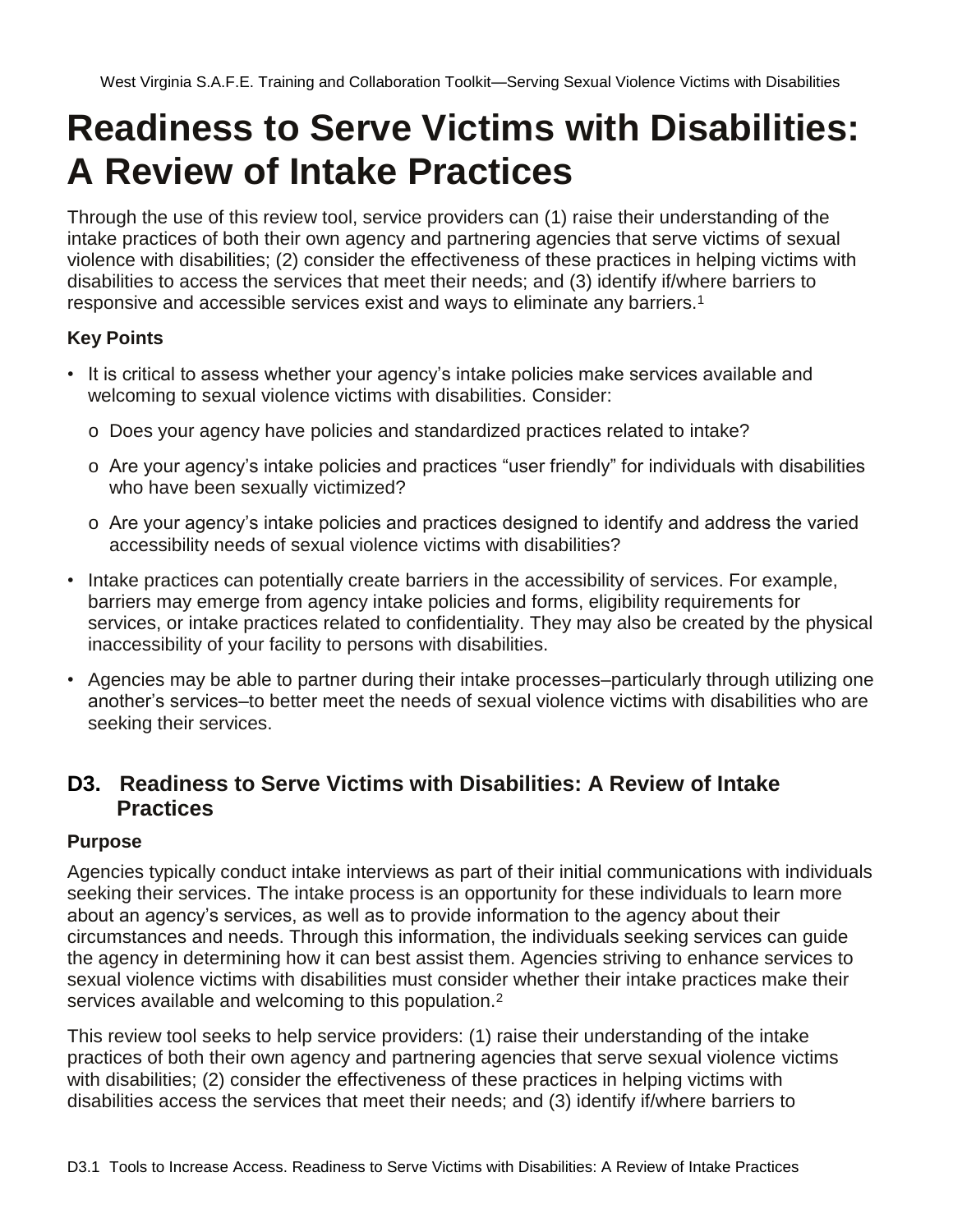responsive and accessible services exist and ways to eliminate any barriers. *Part 1: Core Knowledge* uses a worksheet format to allow participants to individually examine their agency's intake practices, identify potential barriers posed to victims with disabilities, and consider ways to overcome those barriers. *Part 2: Discussion* can be used to facilitate a discussion on this topic among providers within an agency and/or across agencies.

#### **Objectives**

Those completing this module will be able to:

- Discuss their agency's intake practices in the context of the level of inclusiveness for sexual violence victims with disabilities;
- Discuss how their agency's intake practices may potentially create service barriers for victims with disabilities;
- Discuss major similarities and differences among partnering agencies' intake practices and identify barriers that are common across agencies (*Part 2: Discussion* only); and
- Discuss what agencies can do, both separately and in partnership with one another, to enhance their intake practices to better meet the needs of sexual violence victims with disabilities seeking services.

#### **Preparation**

• Each participant should review their agency's (1) written policies related to intake practices; and (2) eligibility and program requirements to determine what barriers and/or limitations exist that could make a victim ineligible for services based on a disability.

#### **Part 1: CORE KNOWLEDGE**

#### **What is the key issue related to agency intake practices with sexual violence victims with disabilities?**<sup>3</sup>

The key issue is whether an agency's intake policies and practices make its services available and welcoming to victims of sexual violence with disabilities. The questions below can be used to assess whether the intake policies and practices of your agency are inclusive of this population. Answer "Yes" or "No" to each question and provide written comments. (Note that issues of accessibility and accommodations are covered in greater depth in the *Disabilities 101* modules, as well as the other *Tools to Increase Access* modules.)

**FYI—**While an effort was made to reduce repetition in the *Agency Intake Practices Worksheet* below, some questions are adapted to ensure the inclusion of the different types of service providers and related issues.

#### **AGENCY INTAKE PRACTICES WORKSHEET**

#### 1. **Does your agency have policies/standardized practices for client intake?**

 $\angle$  Y  $\angle$  N 1a. Does your agency have a written policy addressing intake practices that guide staff and volunteers in their initial communications with individuals seeking services?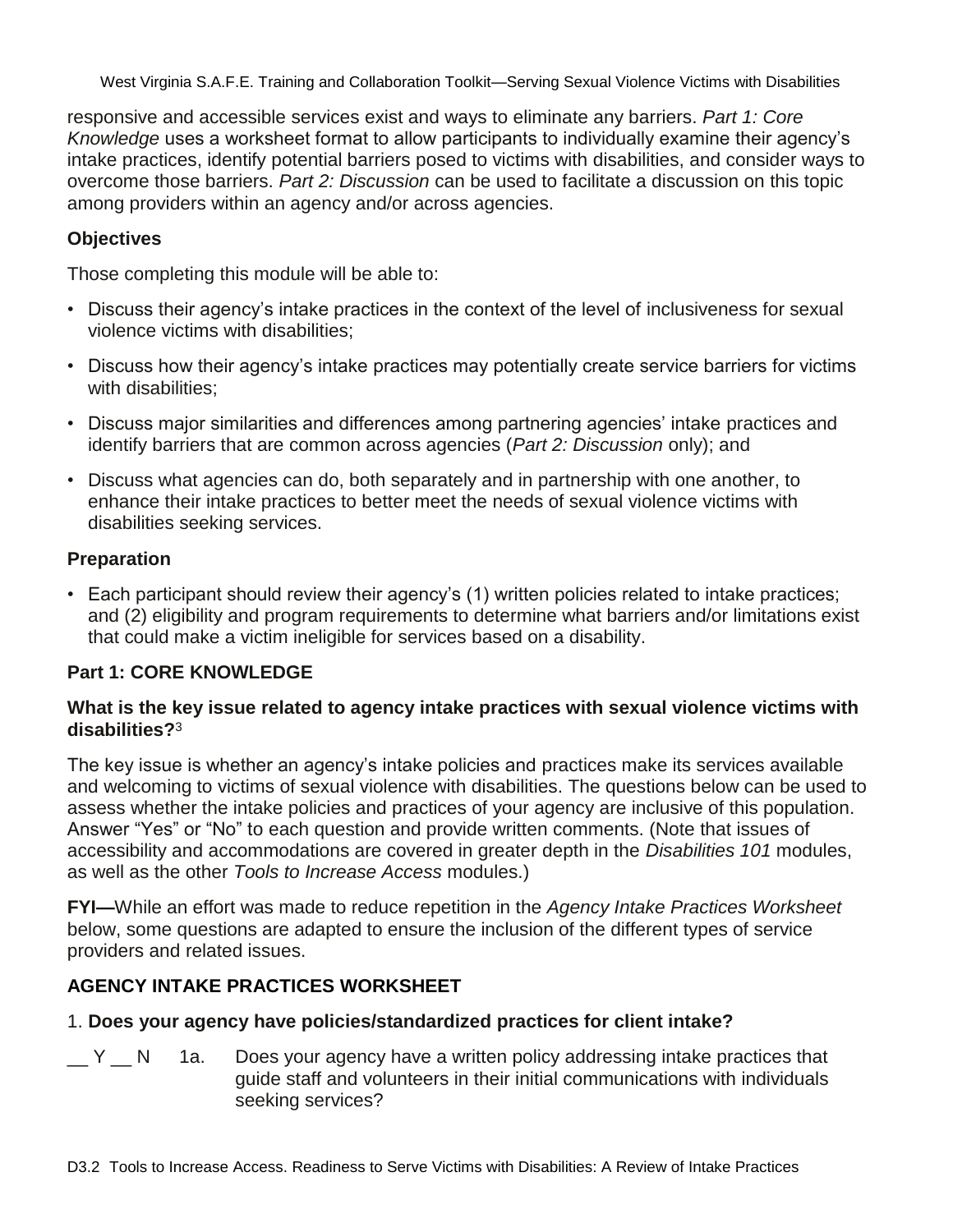$\angle$  Y  $\angle$  N 1b. Does your agency have related written procedures or informal practices (that differ from or expand upon the above policies)?

It is useful for agencies to have standardized policies and practices related to the initial communications with individuals seeking their services. Agencies develop written procedures to help ensure the policies are implemented. Such standardization helps clarify for staff and volunteers what is expected of them in these interactions, guides their efforts to gather information from individuals, and allows them to determine what services are appropriate given an individual's self-defined needs.

2. **Are your agency"s intake policies and procedures "user friendly" for individuals with disabilities who have been sexually victimized?** (See *Disabilities 101. Accommodating Persons with Disabilities.*) Consider, for example:<sup>4</sup>

| $Y = N$ | 2a. Are the facilities where intake interviews are conducted and services are<br>provided accessible to people with disabilities?                                                                                                                                                                                                                                        |
|---------|--------------------------------------------------------------------------------------------------------------------------------------------------------------------------------------------------------------------------------------------------------------------------------------------------------------------------------------------------------------------------|
| $Y = N$ | 2b. Are the furniture, lighting and noise levels in the facilities able to be adapted to<br>accommodate people with sensory and/or physical disabilities?                                                                                                                                                                                                                |
| $Y = N$ | 2c. Are off-site intake interviews feasible (e.g., when an individual has difficulty with<br>mobility or is living in a residential facility)?                                                                                                                                                                                                                           |
| $Y = N$ | 2d. Are service animals permitted in the facilities to enable an individual with a<br>disability to participate more fully in the services?                                                                                                                                                                                                                              |
| $Y$ $N$ | 2e. Is there flexibility in the interviewing format (e.g., interviews could be conducted<br>by telephone if it is difficult for an individual to physically come into the facility;<br>appointment times could be scheduled to accommodate a victim's needs-some<br>may function better at certain times of the day or with shorter or longer meeting<br>times)?         |
| $Y = N$ | 2f. Are adaptive devices (e.g., TTYs for persons who are deaf) and materials in<br>alternate formats (e.g., materials written in large print or Braille) available?                                                                                                                                                                                                      |
| $Y_N$   | 2g. Are intake forms kept simple, making it easier for those with cognitive disabilities<br>to understand and those with physical disabilities to complete?                                                                                                                                                                                                              |
| $Y = N$ | 2h. Are all individuals seeking services offered a standardized list of accessible<br>services and resources?                                                                                                                                                                                                                                                            |
| $Y_N$   | 2i. In addition to the above list, do individuals seeking services receive additional<br>referrals as needs are identified?<br>NOTE: Don't assume, however, that individuals need a referral for a particular<br>service based solely on their disability (e.g., a person with a mental illness does<br>not automatically need a referral to a mental health counselor). |
| $Y = N$ | 2. Are interpreter services readily accessible (e.g., a victim who is deaf may require<br>an American Sign Language (ASL) interpreter)?                                                                                                                                                                                                                                  |
| $Y_N$   | 2k. Do you tell individuals seeking services that you are a mandated reporter of<br>suspected abuse or neglect against adults considered by the state to be                                                                                                                                                                                                              |
|         |                                                                                                                                                                                                                                                                                                                                                                          |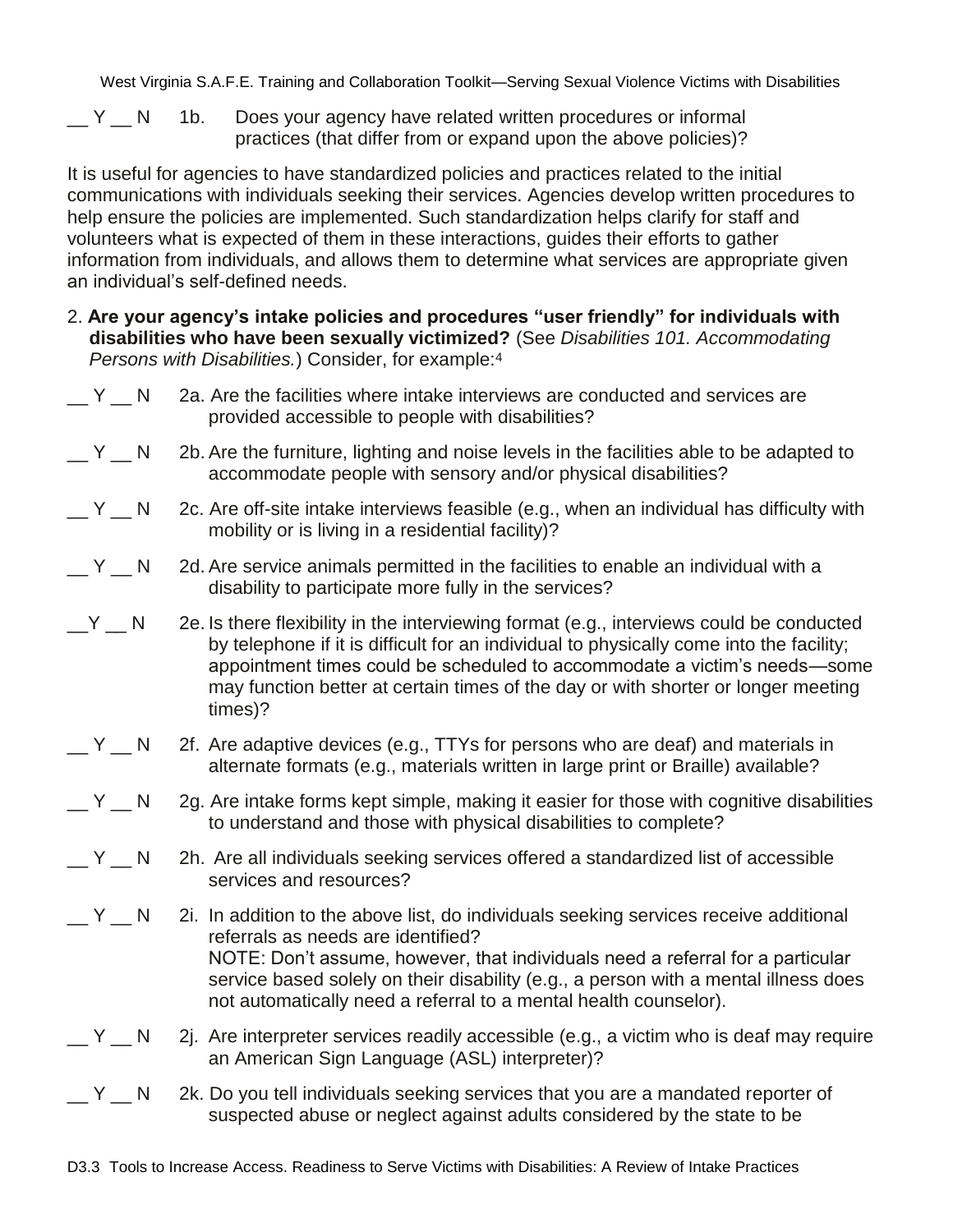incapacitated,<sup>5</sup> or of emergency situations where adults who are incapacitated are at imminent risk of serious harm (if you are)? This information should be provided early in your initial contact, so that individuals seeking services can make an informed decision about if and what they disclose. They should understand what/when you are required to report and that their disclosure could lead to an investigation by law enforcement and/or protective services. (See *Sexual Violence 101. Mandatory Reporting*.)

- $\angle$  Y  $\angle$  N 2l. Do intake procedures include safety planning that is inclusive of the individual seeking services, regardless of ability/disability? (See *Sexual Violence 101. Safety Planning*.)
- 3. **Are your agency"s intake practices designed to identify and address the varied accessibility needs of sexual violence victims with disabilities?**
- \_\_ Y \_\_ N 3a. *For non-disability service providers:*<sup>6</sup> **Do your agency"s intake policies and procedures include screening victims to see if they require an accommodation?** Consider:
- $\Box$  Y  $\Box$  N 3a.1. During intake, do you ask victims seeking services if they have a disability? If yes, when and how?
	- 3a.2. If victims disclose that they have a disability, when/how do you ask about their need for accommodations? (In this context, an accommodation is a change, adaptation or modification to a policy, program or service that allows a person with a disability to participate fully in a program or take advantage of a service.<sup>7</sup>) (See *Disabilities 101. Accommodating Persons with Disabilities.*)

\_\_\_\_\_\_\_\_\_\_\_\_\_\_\_\_\_\_\_\_\_\_\_\_\_\_\_\_\_\_\_\_\_\_\_\_\_\_\_\_\_\_\_\_\_\_\_\_\_\_\_\_\_\_\_\_\_\_\_\_\_\_\_

\_\_\_\_\_\_\_\_\_\_\_\_\_\_\_\_\_\_\_\_\_\_\_\_\_\_\_\_\_\_\_\_\_\_\_\_\_\_\_\_\_\_\_\_\_\_\_\_\_\_\_\_\_\_\_\_\_\_\_\_\_\_\_

\_\_\_\_\_\_\_\_\_\_\_\_\_\_\_\_\_\_\_\_\_\_\_\_\_\_\_\_\_\_\_\_\_\_\_\_\_\_\_\_\_\_\_\_\_\_\_\_\_\_\_\_\_\_\_\_\_\_\_\_\_\_\_

\_\_\_\_\_\_\_\_\_\_\_\_\_\_\_\_\_\_\_\_\_\_\_\_\_\_\_\_\_\_\_\_\_\_\_\_\_\_\_\_\_\_\_\_\_\_\_\_\_\_\_\_\_\_\_\_\_\_\_\_\_\_\_

\_\_\_\_\_\_\_\_\_\_\_\_\_\_\_\_\_\_\_\_\_\_\_\_\_\_\_\_\_\_\_\_\_\_\_\_\_\_\_\_\_\_\_\_\_\_\_\_\_\_\_\_\_\_\_\_\_\_\_\_\_\_\_

\_\_\_\_\_\_\_\_\_\_\_\_\_\_\_\_\_\_\_\_\_\_\_\_\_\_\_\_\_\_\_\_\_\_\_\_\_\_\_\_\_\_\_\_\_\_\_\_\_\_\_\_\_\_\_\_\_\_\_\_\_\_\_

\_\_\_\_\_\_\_\_\_\_\_\_\_\_\_\_\_\_\_\_\_\_\_\_\_\_\_\_\_\_\_\_\_\_\_\_\_\_\_\_\_\_\_\_\_\_\_\_\_\_\_\_\_\_\_\_\_\_\_\_\_\_\_

\_\_\_\_\_\_\_\_\_\_\_\_\_\_\_\_\_\_\_\_\_\_\_\_\_\_\_\_\_\_\_\_\_\_\_\_\_\_\_\_\_\_\_\_\_\_\_\_\_\_\_\_\_\_\_\_\_\_\_\_\_\_\_

- 3a.3. Provide examples of procedures your agency has in place for meeting potential accommodation needs. (Examples should be in addition to those noted in Question #2 in this worksheet.)
- 3a.4. How are accommodations documented so that if other staff later work with the same victim, they know what accommodations are needed?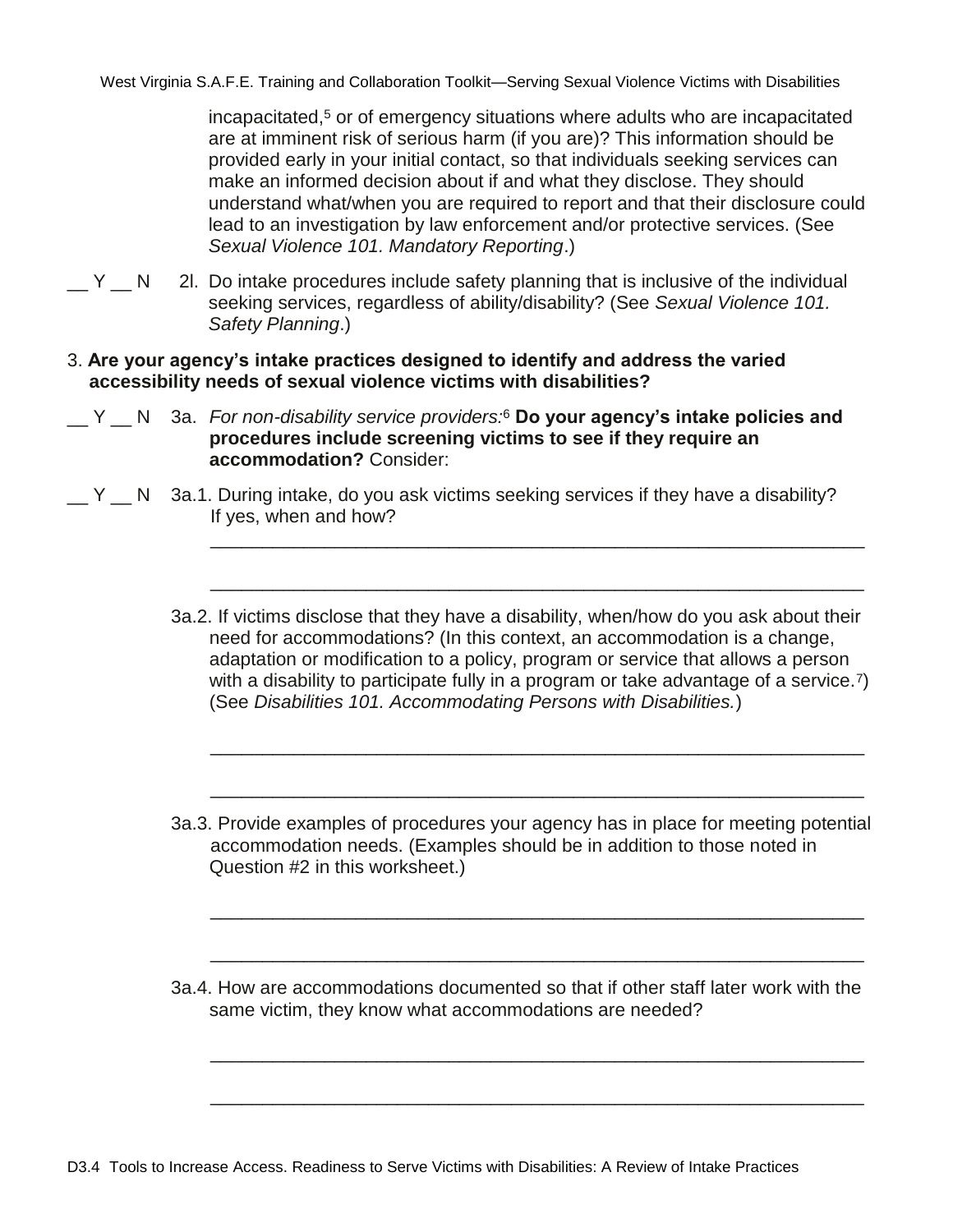3a.5. Describe how agency staff and volunteers are trained in providing and accessing accommodations for persons with disabilities. Is the training adequate? What additional training, if any, would be useful?

\_\_\_\_\_\_\_\_\_\_\_\_\_\_\_\_\_\_\_\_\_\_\_\_\_\_\_\_\_\_\_\_\_\_\_\_\_\_\_\_\_\_\_\_\_\_\_\_\_\_\_\_\_\_\_\_\_\_\_\_\_\_\_

\_\_\_\_\_\_\_\_\_\_\_\_\_\_\_\_\_\_\_\_\_\_\_\_\_\_\_\_\_\_\_\_\_\_\_\_\_\_\_\_\_\_\_\_\_\_\_\_\_\_\_\_\_\_\_\_\_\_\_\_\_\_\_

\_\_\_\_\_\_\_\_\_\_\_\_\_\_\_\_\_\_\_\_\_\_\_\_\_\_\_\_\_\_\_\_\_\_\_\_\_\_\_\_\_\_\_\_\_\_\_\_\_\_\_\_\_\_\_\_\_\_\_\_\_\_\_

\_\_\_\_\_\_\_\_\_\_\_\_\_\_\_\_\_\_\_\_\_\_\_\_\_\_\_\_\_\_\_\_\_\_\_\_\_\_\_\_\_\_\_\_\_\_\_\_\_\_\_\_\_\_\_\_\_\_\_\_\_\_\_

\_\_\_\_\_\_\_\_\_\_\_\_\_\_\_\_\_\_\_\_\_\_\_\_\_\_\_\_\_\_\_\_\_\_\_\_\_\_\_\_\_\_\_\_\_\_\_\_\_\_\_\_\_\_\_\_\_\_\_\_\_\_\_

\_\_\_\_\_\_\_\_\_\_\_\_\_\_\_\_\_\_\_\_\_\_\_\_\_\_\_\_\_\_\_\_\_\_\_\_\_\_\_\_\_\_\_\_\_\_\_\_\_\_\_\_\_\_\_\_\_\_\_\_\_\_\_

\_\_\_\_\_\_\_\_\_\_\_\_\_\_\_\_\_\_\_\_\_\_\_\_\_\_\_\_\_\_\_\_\_\_\_\_\_\_\_\_\_\_\_\_\_\_\_\_\_\_\_\_\_\_\_\_\_\_\_\_\_\_\_

\_\_\_\_\_\_\_\_\_\_\_\_\_\_\_\_\_\_\_\_\_\_\_\_\_\_\_\_\_\_\_\_\_\_\_\_\_\_\_\_\_\_\_\_\_\_\_\_\_\_\_\_\_\_\_\_\_\_\_\_\_\_\_

\_\_\_\_\_\_\_\_\_\_\_\_\_\_\_\_\_\_\_\_\_\_\_\_\_\_\_\_\_\_\_\_\_\_\_\_\_\_\_\_\_\_\_\_\_\_\_\_\_\_\_\_\_\_\_\_\_\_\_\_\_\_\_

\_\_\_\_\_\_\_\_\_\_\_\_\_\_\_\_\_\_\_\_\_\_\_\_\_\_\_\_\_\_\_\_\_\_\_\_\_\_\_\_\_\_\_\_\_\_\_\_\_\_\_\_\_\_\_\_\_\_\_\_\_\_\_

- \_\_ Y \_\_ N 3b. *For disability service providers:*<sup>8</sup> **Do your agency"s intake practices include screening individuals for sexual victimization?** (See *Sexual Violence 101. Indicators of Sexual Violence.*)
- Y N 3b.1. Do you ask individuals if they have experienced sexual violence? If yes, when and how?

 $\mathbb{Z}$  Y  $\mathbb{Z}$  N 3b.2. Does your agency have a written procedure on what to do if someone discloses that they are or have been a victim of sexual violence? If yes, describe.

> 3b.3. Describe how your agency's staff is trained in conducting trauma-informed interviews and crisis intervention with sexual violence victims. What additional training, if any, would be useful? (See S*exual Violence 101. Understanding and Addressing Emotional Trauma* and *Sexual Violence 101. Crisis Intervention.*)

\_\_ Y \_\_ N 3c. **During the intake process, do you refer victims with disabilities to resources in the community if and when your agency"s services are not accessible or when the needs of a victim go beyond what your agency provides?** (See *Collaboration 101. Creating a Community Resource List.*)

 $\sqrt{y}$  N 3c.1. Are you aware of the services available in your community for sexual violence victims with disabilities? If yes, identify.

 $\mathcal{L}$  Y  $\mathcal{L}$  N 3c.2. Are there situations when you have to coordinate with an outside agency (rather than just make a referral) to ensure accessible/appropriate services for sexual violence victims with disabilities? If yes, describe.

D3.5 Tools to Increase Access. Readiness to Serve Victims with Disabilities: A Review of Intake Practices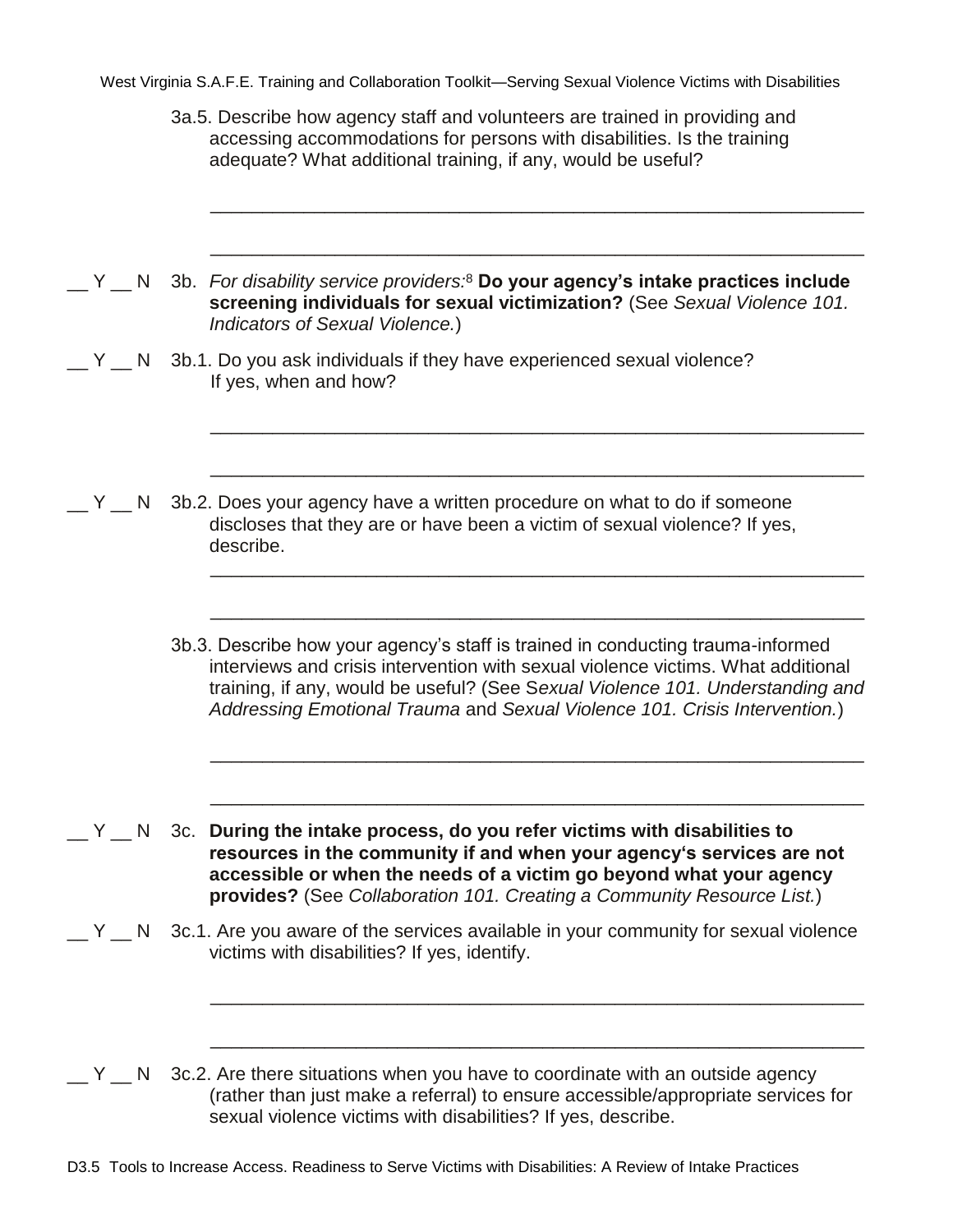\_\_\_\_\_\_\_\_\_\_\_\_\_\_\_\_\_\_\_\_\_\_\_\_\_\_\_\_\_\_\_\_\_\_\_\_\_\_\_\_\_\_\_\_\_\_\_\_\_\_\_\_\_\_\_\_\_\_\_\_\_\_\_

\_\_\_\_\_\_\_\_\_\_\_\_\_\_\_\_\_\_\_\_\_\_\_\_\_\_\_\_\_\_\_\_\_\_\_\_\_\_\_\_\_\_\_\_\_\_\_\_\_\_\_\_\_\_\_\_\_\_\_\_\_\_\_

\_\_\_\_\_\_\_\_\_\_\_\_\_\_\_\_\_\_\_\_\_\_\_\_\_\_\_\_\_\_\_\_\_\_\_\_\_\_\_\_\_\_\_\_\_\_\_\_\_\_\_\_\_\_\_\_\_\_\_\_\_\_\_

\_\_\_\_\_\_\_\_\_\_\_\_\_\_\_\_\_\_\_\_\_\_\_\_\_\_\_\_\_\_\_\_\_\_\_\_\_\_\_\_\_\_\_\_\_\_\_\_\_\_\_\_\_\_\_\_\_\_\_\_\_\_\_

 $\mathbb{N}$  N 3c.3. Are there resources for sexual violence victims with disabilities that are needed but not available in the community (e.g., shelter accessible to persons with disabilities)? If yes, describe.

**Identifying Barriers:** In the process of answering the above questions, did you identify any intake practices that create potential barriers to effectively serving victims with disabilities?

\_\_\_\_\_\_\_\_\_\_\_\_\_\_\_\_\_\_\_\_\_\_\_\_\_\_\_\_\_\_\_\_\_\_\_\_\_\_\_\_\_\_\_\_\_\_\_\_\_\_\_\_\_\_\_\_\_\_\_\_\_\_\_\_\_\_\_\_\_\_\_\_\_\_\_\_\_ \_\_\_\_\_\_\_\_\_\_\_\_\_\_\_\_\_\_\_\_\_\_\_\_\_\_\_\_\_\_\_\_\_\_\_\_\_\_\_\_\_\_\_\_\_\_\_\_\_\_\_\_\_\_\_\_\_\_\_\_\_\_\_\_\_\_\_\_\_\_\_\_\_\_\_\_\_

\_\_\_\_\_\_\_\_\_\_\_\_\_\_\_\_\_\_\_\_\_\_\_\_\_\_\_\_\_\_\_\_\_\_\_\_\_\_\_\_\_\_\_\_\_\_\_\_\_\_\_\_\_\_\_\_\_\_\_\_\_\_\_\_\_\_\_\_\_\_\_\_\_\_\_\_\_

- 4. **Does your agency have barriers to services created by any policies, practices and forms?**
	- 4a. **Policies, practices and forms:**
	- 4a.1. *For non-disability service providers:* What, if any, agency intake or accommodation practices might make a victim with a disability reluctant to seek your services?

\_\_\_\_\_\_\_\_\_\_\_\_\_\_\_\_\_\_\_\_\_\_\_\_\_\_\_\_\_\_\_\_\_\_\_\_\_\_\_\_\_\_\_\_\_\_\_\_\_\_\_\_\_\_\_\_\_\_\_\_\_\_\_

\_\_\_\_\_\_\_\_\_\_\_\_\_\_\_\_\_\_\_\_\_\_\_\_\_\_\_\_\_\_\_\_\_\_\_\_\_\_\_\_\_\_\_\_\_\_\_\_\_\_\_\_\_\_\_\_\_\_\_\_\_\_\_

\_\_\_\_\_\_\_\_\_\_\_\_\_\_\_\_\_\_\_\_\_\_\_\_\_\_\_\_\_\_\_\_\_\_\_\_\_\_\_\_\_\_\_\_\_\_\_\_\_\_\_\_\_\_\_\_\_\_\_\_\_\_\_

\_\_\_\_\_\_\_\_\_\_\_\_\_\_\_\_\_\_\_\_\_\_\_\_\_\_\_\_\_\_\_\_\_\_\_\_\_\_\_\_\_\_\_\_\_\_\_\_\_\_\_\_\_\_\_\_\_\_\_\_\_\_\_

\_\_\_\_\_\_\_\_\_\_\_\_\_\_\_\_\_\_\_\_\_\_\_\_\_\_\_\_\_\_\_\_\_\_\_\_\_\_\_\_\_\_\_\_\_\_\_\_\_\_\_\_\_\_\_\_\_\_\_\_\_\_\_

- 4a.2. *For disability service providers:* What practices, if any, might make a sexual violence victim reluctant to seek your services or to disclose sexual victimization?
- Y N 4b. **Eligibility for services:** Does your agency have any policies or procedures that define who is eligible for services that may inadvertently make someone ineligible for services based on a disability? Think about what program participant "requirements" (written or unwritten) are in place that may disqualify a person with a disability because they cannot fulfill a requirement due to their disability. (For example, requiring that all residents in a group-living facility rotate all chores may exclude someone with a physical disability from staying there. Or requiring a driver's license, rather than a government-issued identification, to verify identity would make a person who is blind ineligible for services.) If yes, describe.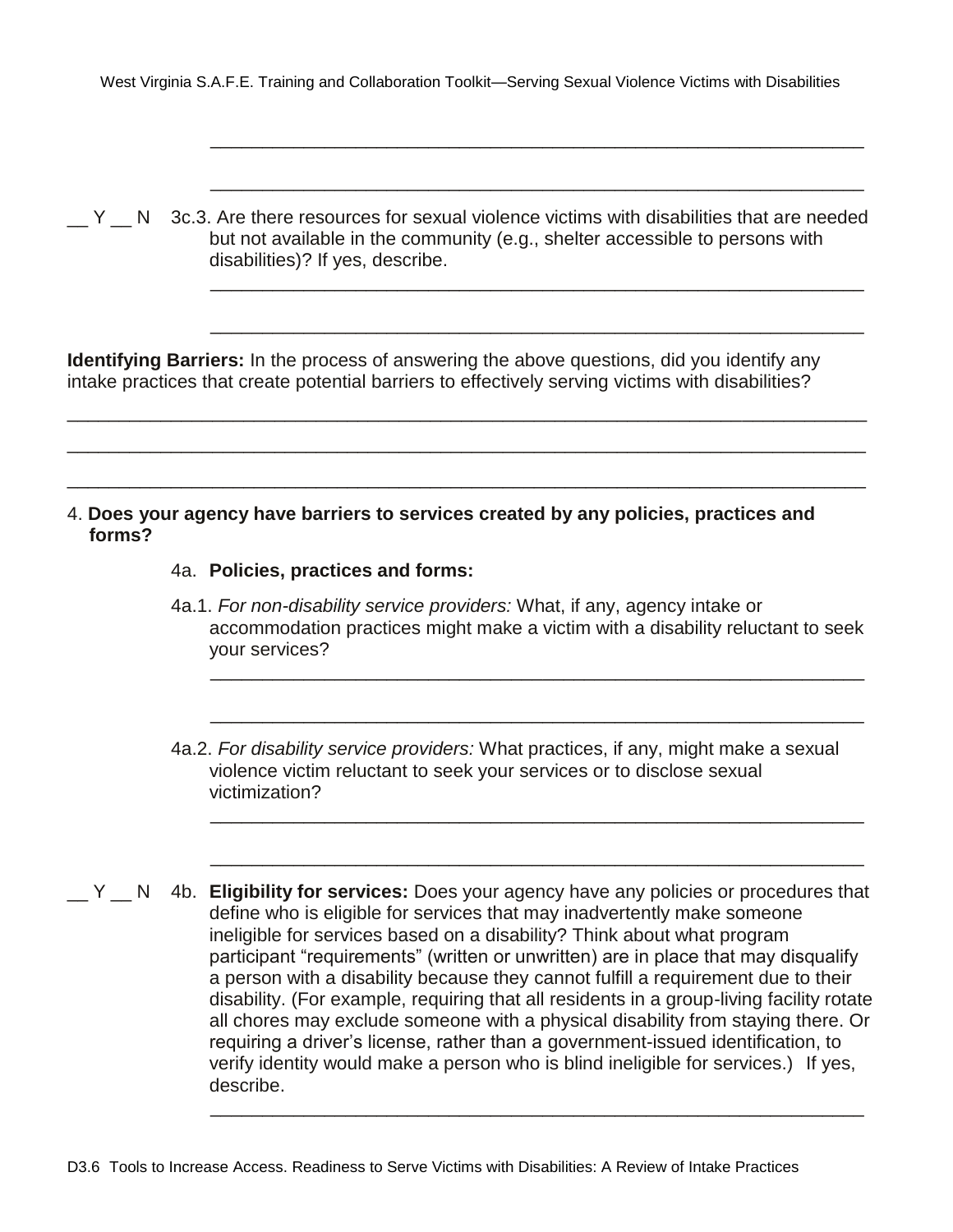4c. **If your facilities are not physically accessible to persons with disabilities,** what does your agency already do or what can it do to ensure equal access to services? For example, can staff go to another location to conduct the intake if the person cannot come to you? Do your intake forms require signatures? If so, what do you do if the person does not have the ability to write? Are there parts of your intake procedures that require the person seeking your assistance to read? If so, what do you do if the person is not able to read the required forms or resource materials due to a cognitive or visual disability?

\_\_\_\_\_\_\_\_\_\_\_\_\_\_\_\_\_\_\_\_\_\_\_\_\_\_\_\_\_\_\_\_\_\_\_\_\_\_\_\_\_\_\_\_\_\_\_\_\_\_\_\_\_\_\_\_\_\_\_\_\_\_\_

\_\_\_\_\_\_\_\_\_\_\_\_\_\_\_\_\_\_\_\_\_\_\_\_\_\_\_\_\_\_\_\_\_\_\_\_\_\_\_\_\_\_\_\_\_\_\_\_\_\_\_\_\_\_\_\_\_\_\_\_\_\_\_

\_\_\_\_\_\_\_\_\_\_\_\_\_\_\_\_\_\_\_\_\_\_\_\_\_\_\_\_\_\_\_\_\_\_\_\_\_\_\_\_\_\_\_\_\_\_\_\_\_\_\_\_\_\_\_\_\_\_\_\_\_\_\_

\_\_\_\_\_\_\_\_\_\_\_\_\_\_\_\_\_\_\_\_\_\_\_\_\_\_\_\_\_\_\_\_\_\_\_\_\_\_\_\_\_\_\_\_\_\_\_\_\_\_\_\_\_\_\_\_\_\_\_\_\_\_\_

\_\_\_\_\_\_\_\_\_\_\_\_\_\_\_\_\_\_\_\_\_\_\_\_\_\_\_\_\_\_\_\_\_\_\_\_\_\_\_\_\_\_\_\_\_\_\_\_\_\_\_\_\_\_\_\_\_\_\_\_\_\_\_

\_\_\_\_\_\_\_\_\_\_\_\_\_\_\_\_\_\_\_\_\_\_\_\_\_\_\_\_\_\_\_\_\_\_\_\_\_\_\_\_\_\_\_\_\_\_\_\_\_\_\_\_\_\_\_\_\_\_\_\_\_\_\_

\_\_\_\_\_\_\_\_\_\_\_\_\_\_\_\_\_\_\_\_\_\_\_\_\_\_\_\_\_\_\_\_\_\_\_\_\_\_\_\_\_\_\_\_\_\_\_\_\_\_\_\_\_\_\_\_\_\_\_\_\_\_\_

\_\_\_\_\_\_\_\_\_\_\_\_\_\_\_\_\_\_\_\_\_\_\_\_\_\_\_\_\_\_\_\_\_\_\_\_\_\_\_\_\_\_\_\_\_\_\_\_\_\_\_\_\_\_\_\_\_\_\_\_\_\_\_

\_\_\_\_\_\_\_\_\_\_\_\_\_\_\_\_\_\_\_\_\_\_\_\_\_\_\_\_\_\_\_\_\_\_\_\_\_\_\_\_\_\_\_\_\_\_\_\_\_\_\_\_\_\_\_\_\_\_\_\_\_\_\_

\_\_ Y \_\_ N 4d. **Confidentiality:** Do your intake practices maintain a victim's privacy, keeping confidentiality a priority? If no, explain.

#### 4e. **Unintended consequences**:

- 4e.1. *For non-disability service providers:* What are potential unintended consequences for a sexual violence victim who seeks your services, but services are not accessible?
- 4e.2. *For disability service providers*: What are potential unintended consequences if someone discloses during intake that they are a victim of sexual violence, but your staff is not trained to respond?

5. **In what ways can your agency address the barriers identified above, both on its own as well as in collaboration with partnering agencies?**

\_\_\_\_\_\_\_\_\_\_\_\_\_\_\_\_\_\_\_\_\_\_\_\_\_\_\_\_\_\_\_\_\_\_\_\_\_\_\_\_\_\_\_\_\_\_\_\_\_\_\_\_\_\_\_\_\_\_\_\_\_\_\_\_\_\_\_\_\_\_\_\_\_

\_\_\_\_\_\_\_\_\_\_\_\_\_\_\_\_\_\_\_\_\_\_\_\_\_\_\_\_\_\_\_\_\_\_\_\_\_\_\_\_\_\_\_\_\_\_\_\_\_\_\_\_\_\_\_\_\_\_\_\_\_\_\_\_\_\_\_\_\_\_\_\_\_

\_\_\_\_\_\_\_\_\_\_\_\_\_\_\_\_\_\_\_\_\_\_\_\_\_\_\_\_\_\_\_\_\_\_\_\_\_\_\_\_\_\_\_\_\_\_\_\_\_\_\_\_\_\_\_\_\_\_\_\_\_\_\_\_\_\_\_\_\_\_\_\_\_

\_\_\_\_\_\_\_\_\_\_\_\_\_\_\_\_\_\_\_\_\_\_\_\_\_\_\_\_\_\_\_\_\_\_\_\_\_\_\_\_\_\_\_\_\_\_\_\_\_\_\_\_\_\_\_\_\_\_\_\_\_\_\_\_\_\_\_\_\_\_\_\_\_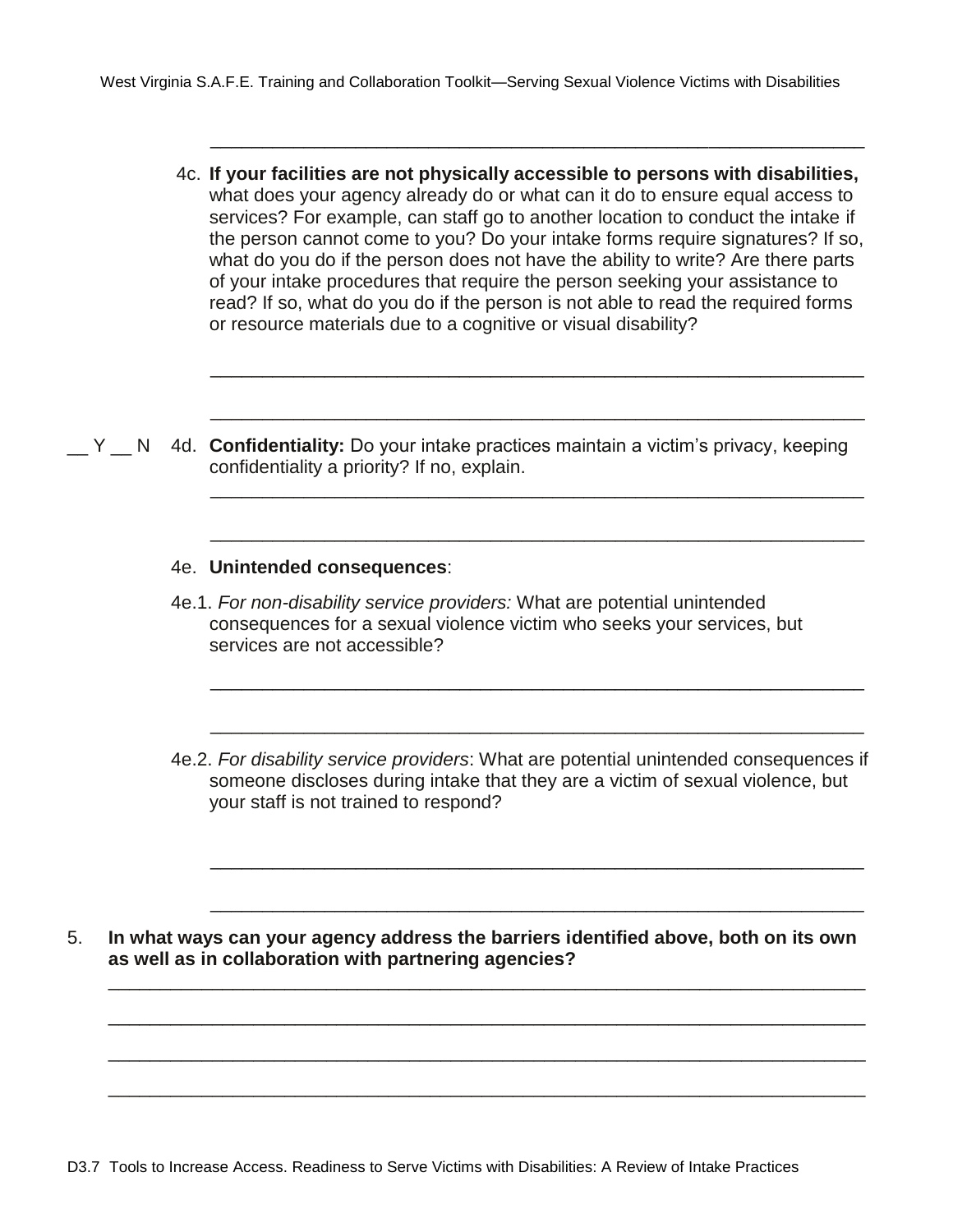|  |  |  | West Virginia S.A.F.E. Training and Collaboration Toolkit—Serving Sexual Violence Victims with Disabilities |
|--|--|--|-------------------------------------------------------------------------------------------------------------|
|--|--|--|-------------------------------------------------------------------------------------------------------------|

\_\_\_\_\_\_\_\_\_\_\_\_\_\_\_\_\_\_\_\_\_\_\_\_\_\_\_\_\_\_\_\_\_\_\_\_\_\_\_\_\_\_\_\_\_\_\_\_\_\_\_\_\_\_\_\_\_\_\_\_\_\_\_\_\_\_\_\_\_\_\_\_\_

\_\_\_\_\_\_\_\_\_\_\_\_\_\_\_\_\_\_\_\_\_\_\_\_\_\_\_\_\_\_\_\_\_\_\_\_\_\_\_\_\_\_\_\_\_\_\_\_\_\_\_\_\_\_\_\_\_\_\_\_\_\_\_\_\_\_\_\_\_\_\_\_\_

\_\_\_\_\_\_\_\_\_\_\_\_\_\_\_\_\_\_\_\_\_\_\_\_\_\_\_\_\_\_\_\_\_\_\_\_\_\_\_\_\_\_\_\_\_\_\_\_\_\_\_\_\_\_\_\_\_\_\_\_\_\_\_\_\_\_\_\_\_\_\_\_\_

\_\_\_\_\_\_\_\_\_\_\_\_\_\_\_\_\_\_\_\_\_\_\_\_\_\_\_\_\_\_\_\_\_\_\_\_\_\_\_\_\_\_\_\_\_\_\_\_\_\_\_\_\_\_\_\_\_\_\_\_\_\_\_\_\_\_\_\_\_\_\_\_\_

#### **Part 2: DISCUSSION**

## **Projected Time for Discussion**

*1.75 hours*

#### **Purpose and Outcomes**

This discussion is designed to help participants apply the information presented in *Part 1: Core Knowledge* of this module to their collaborative work. The discussion could be incorporated into forums such as agency staff meetings, orientations and continuing education programs, as well as multi-agency meetings or trainings. Anticipated discussion outcomes include an increased understanding of barriers and challenges experienced at intake by victims with disabilities; the identification of ways to enhance accessible and victim-centered services through responsive agency policies, procedures and resources; and an increased knowledge of partnering agencies' intake guidelines and practices.

Refer to the learning objectives at the beginning of this module for specific outcomes.

#### **Preparation**

- Ensure that the meeting is held at an accessible location. Ask participants prior to the meeting if they need any accommodations—if so, work with them to secure accommodations.
- Select a facilitator.
- Decide who will be involved in the discussion—participants from one agency, with the focus on agency intake practices, or from multiple agencies, with the focus on building awareness of other agencies' intake practices and assisting one another in overcoming barriers to service accessibility for sexual violence victims with disabilities.
- Assign a note taker for the meeting. If participants break into small groups, a note taker for each of those conversations should also be identified.
- Participants should individually review and complete *Part 1: Core Knowledge* in this module before the discussion. They should bring enough copies of their agencies' written policies on intake practices to share with their partners.
- Bring the following supplies and materials to the meeting: flipcharts and colored markers, blank attendance sheet, sufficient copies of participant materials, office supplies (tape, pens, paper, etc.) and a clock/watch to monitor time. Optional items include name badges or table tents.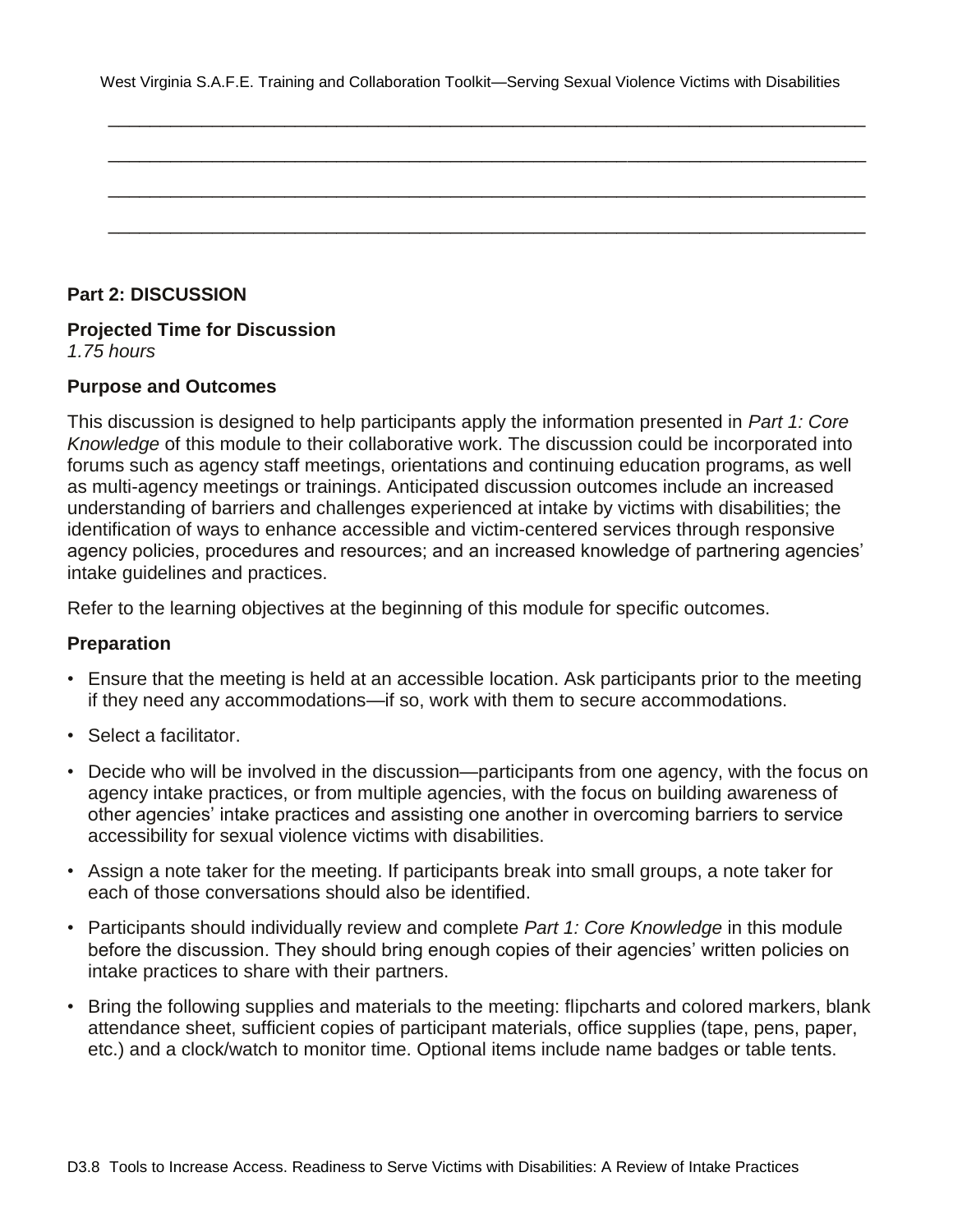#### **Suggested Activities and Questions**

- 1. **Invite participants to identify/review the discussion ground rules to promote open communication.** Utilize the following principles: *(10 minutes)*
- An environment of mutual respect and trust is optimal. Everyone should feel comfortable expressing their opinions and feelings about the various topics. There are no right or wrong answers, only different perspectives.
- Avoid personalized comments that are negative as they can lead to defensiveness and confrontation among participants and ultimately may shut down dialogue.
- Be clear about what information discussed during this meeting is confidential and what the expectations are for confidentiality in the context of this partnership.
- 2. **Ask a representative from each agency to briefly share their agency"s intake materials.**  They may also briefly describe their agency's activities that relate to responding to sexual violence victims with disabilities. *(10 minutes)*
- 3. **Ask the participants to collectively review their answers and comments about intake practices from the** *Agency Intake Practices Worksheet* (Questions #1 through #3) from *Part 1: Core Knowledge* of this module, either as a large group or in small groups. The broad issue is whether each agency's intake policies and practices are inclusive of the needs of sexual violence victims with disabilities. To help organize the conversation, for each question area below, **first discuss the strengths of each agency"s intake policies and practices and then identify any areas of concern or potential barriers.** *(30 minutes)*
	- a. Does your agency have policies/standardized practices related to intake?
	- b. Are your agency's intake policies and practices "user friendly" for individuals with disabilities who have been sexually victimized?
	- c. Are your agency's intake policies and practices designed to identify and address the varied accessibility needs of victims with disabilities?
- 4. In addition to any concerns/barriers identified above that need to be addressed in order to effectively serve victims with disabilities, **ask participants to consider any potential barriers to accessibility in the following areas** (See Question #4 on the *Agency Intake Practices Worksheet*): *(20 minutes)*
- Agency intake policies, practices and forms;
- Eligibility for agency services/programs or funding requirements;
- Physical accessibility of your facility for persons with disabilities; and
- Intake practices related to confidentiality.

Discuss possible unintended consequences for victims faced with barriers to accessibility.

5. **Facilitate a large group discussion on how partnering agencies can help each other address accessibility issues during their intake processes.** (See Question #5 on the *Agency Intake Practices Worksheet.)* (*25 minutes*)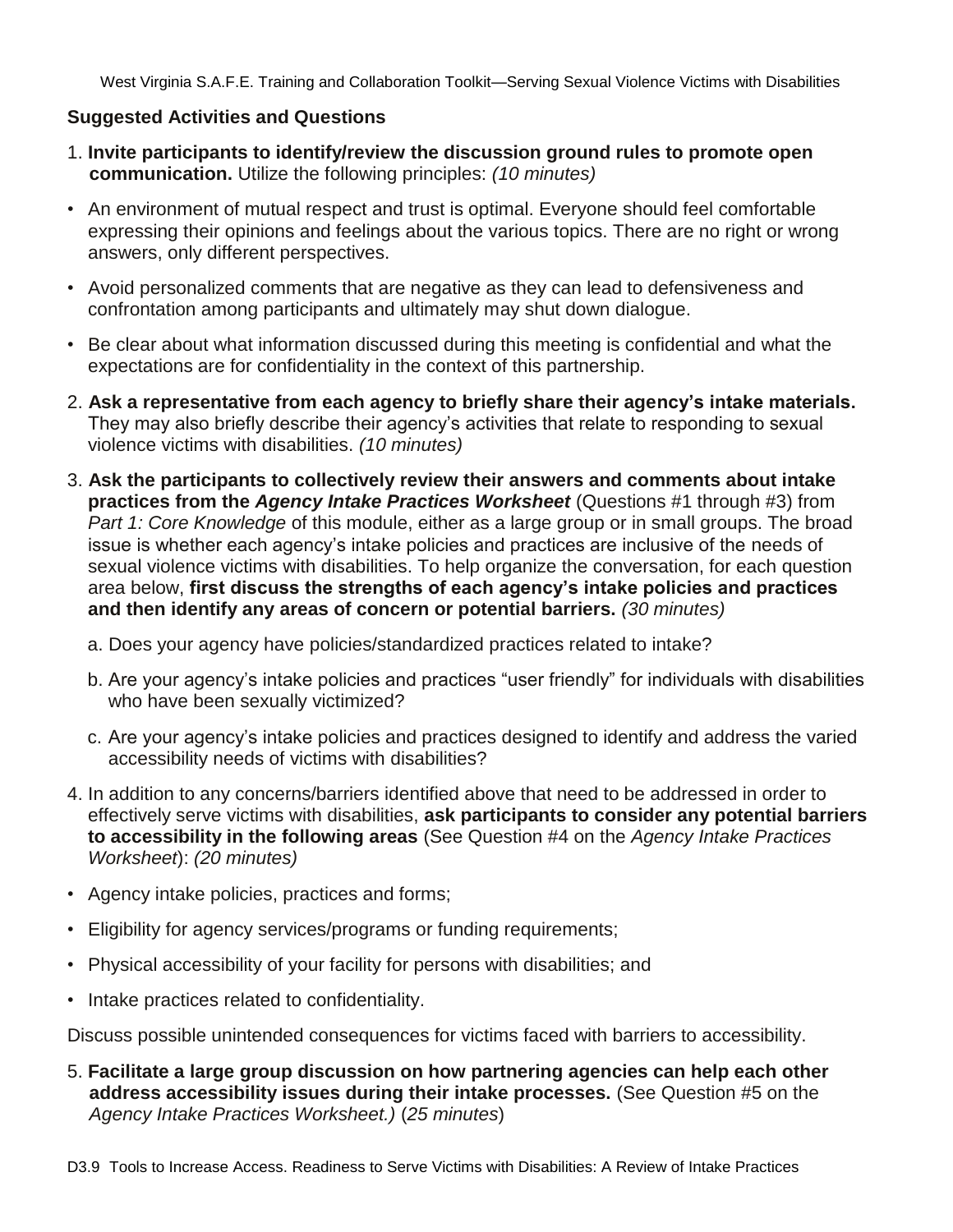- a. What are major similarities and differences in agencies' intake practices? Why are they different?
- b. What inclusive practices and/or barriers to accessible services stand out or are consistent across agencies? Are there sections of each others' policies, practices and forms that should be incorporated into other agencies' policies, practices and forms to ensure equal access?
- c. In what ways can agencies partner to overcome barriers during intake to better meet the needs of victims with disabilities seeking services? In particular, consider how to utilize one another's resources. For example, a disability organization may be able to assist a sexual assault provider in determining how to help victims in finding resources to obtain accessible transportation to an appointment. A sexual assault provider may be able to assist a disability provider in identifying support groups for victims of sexual assault. Each partnering agency has resources they can contribute.
- d. Discuss those resources and eligibility requirements, where applicable, including any limitations of each.
- 6. **Closing:** Ask each participant to write down how the information gained from this module discussion will:
- Change the way they interact with individual clients;
- Change the way they partner with other agencies to assist clients; and
- Promote change in the policies, practices or training programs of their agency.

Then facilitate a large group discussion on this topic. (*10 minutes*)

Project partners welcome the non-commercial use of this module to increase knowledge about serving sexual violence victims with disabilities in any community, and adaptation for use in other states and communities as needed, without the need for permission. We do request that any material used from this module be credited to the West Virginia Sexual Assault Free Environment (WV S.A.F.E.) project, a partnership of the West Virginia Foundation for Rape Information and Services, the Northern West Virginia Center for Independent Living and the West Virginia Department of Health and Human Resources (2010). Questions about the project should be directed to the West Virginia Foundation for Rape Information and Services at www.fris.org.

Funding was provided by Grant No. 2006-FW-AX-K001 awarded by the Office on Violence Against Women, U.S. Department of Justice. The opinions, findings, conclusions and recommendations expressed in this module are those of the authors and do not necessarily reflect the views of the U.S. Department of Justice, Office on Violence Against Women.

1Partnering agencies refer to the persons they serve as "clients," "consumers" and "victims." For convenience, "victims" and "clients" are primarily used in this module. Also note that the terms "sexual violence" and "sexual assault‖ are generally used in this module to encompass sexual assault, sexual abuse and other forms of sexual violence.

2Day One: The Sexual Assault and Trauma Resource Center, Rhode Island Coalition Against Domestic Violence and PAL: An Advocacy Organization for Families and People with Disabilities, Is your agency prepared to ACT? *Conversation modules to explore the intersection of violence and disability* (Advocacy Collaboration Training